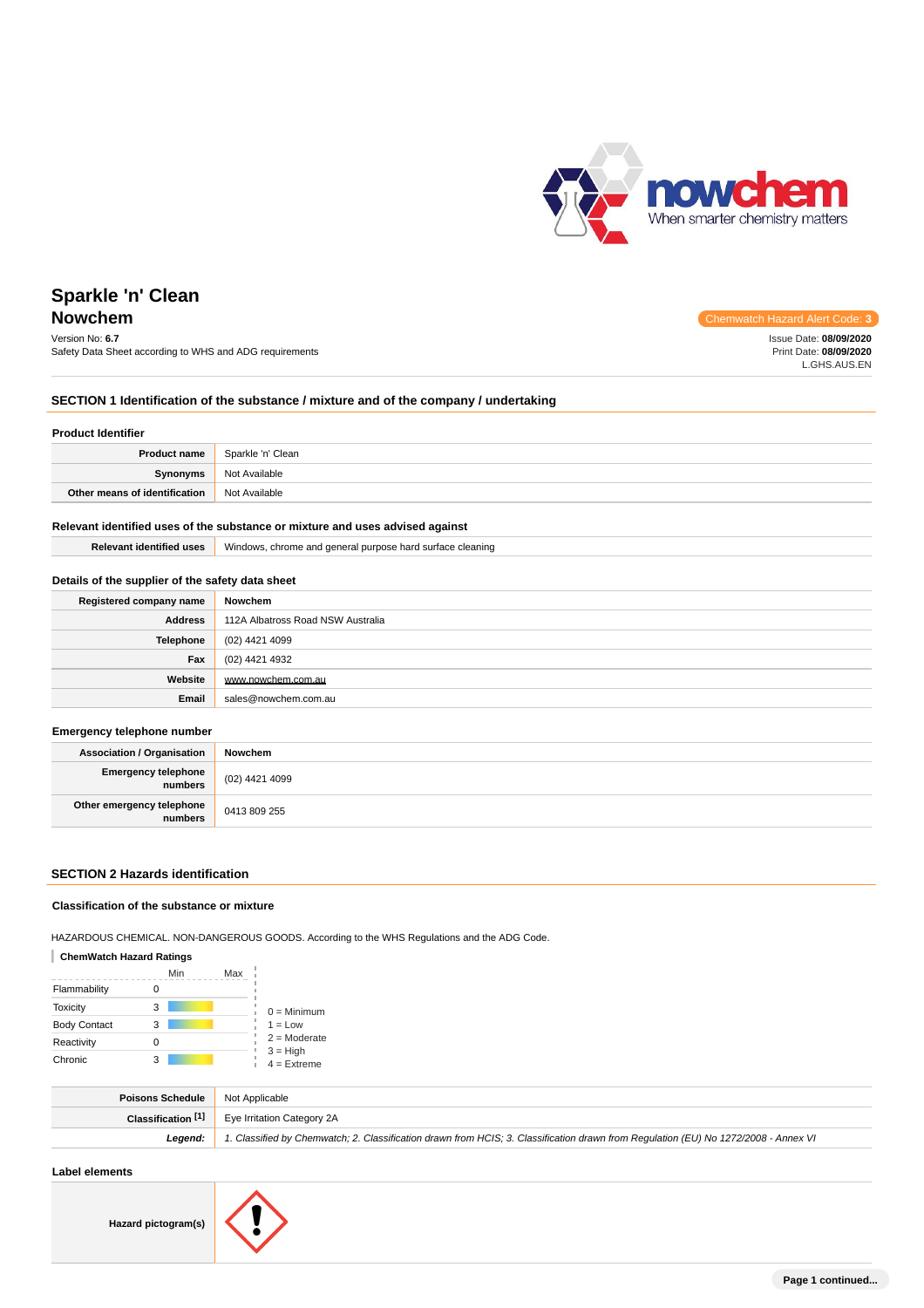### **Sparkle 'n' Clean**

| Signal word                                  | <b>Warning</b>                                                             |
|----------------------------------------------|----------------------------------------------------------------------------|
|                                              |                                                                            |
| Hazard statement(s)                          |                                                                            |
| H319                                         | Causes serious eye irritation.                                             |
|                                              |                                                                            |
| <b>Precautionary statement(s) General</b>    |                                                                            |
| P101                                         | If medical advice is needed, have product container or label at hand.      |
| P102                                         | Keep out of reach of children.                                             |
| P103                                         | Read label before use.                                                     |
| <b>Precautionary statement(s) Prevention</b> |                                                                            |
| P280                                         | Wear protective gloves/protective clothing/eye protection/face protection. |
|                                              |                                                                            |

### **Precautionary statement(s) Response**

| P305+P351+P338 | IF IN EYES: Rinse cautiously with water for several minutes. Remove contact lenses, if present and easy to do. Continue rinsing. |
|----------------|----------------------------------------------------------------------------------------------------------------------------------|
| P337+P313      | If eve irritation persists: Get medical advice/attention.                                                                        |

### **Precautionary statement(s) Storage**

Not Applicable

**Precautionary statement(s) Disposal**

Not Applicable

### **SECTION 3 Composition / information on ingredients**

#### **Substances**

See section below for composition of Mixtures

#### **Mixtures**

| <b>CAS No</b> | %[weight] | Name                            |
|---------------|-----------|---------------------------------|
| 64-17-5       | $10 - 30$ | ethanol                         |
| 111-76-2      | $<$ 10    | ethylene alvcol monobutyl ether |

### **SECTION 4 First aid measures**

#### **Description of first aid measures**

| <b>Eye Contact</b>  | If this product comes in contact with the eyes:<br>Immediately hold eyelids apart and flush the eye continuously with running water.<br>Ensure complete irrigation of the eye by keeping eyelids apart and away from eye and moving the eyelids by occasionally lifting the upper<br>and lower lids.<br>Continue flushing until advised to stop by the Poisons Information Centre or a doctor, or for at least 15 minutes.<br>Transport to hospital or doctor without delay.<br>Removal of contact lenses after an eye injury should only be undertaken by skilled personnel. |
|---------------------|-------------------------------------------------------------------------------------------------------------------------------------------------------------------------------------------------------------------------------------------------------------------------------------------------------------------------------------------------------------------------------------------------------------------------------------------------------------------------------------------------------------------------------------------------------------------------------|
| <b>Skin Contact</b> | If skin or hair contact occurs:<br>▶ Quickly but gently, wipe material off skin with a dry, clean cloth.<br>Immediately remove all contaminated clothing, including footwear.<br>▶ Wash skin and hair with running water. Continue flushing with water until advised to stop by the Poisons Information Centre.<br>Transport to hospital, or doctor.                                                                                                                                                                                                                          |
| Inhalation          | If fumes or combustion products are inhaled remove from contaminated area.<br>Lay patient down. Keep warm and rested.<br>▶ Prostheses such as false teeth, which may block airway, should be removed, where possible, prior to initiating first aid procedures.<br>Apply artificial respiration if not breathing, preferably with a demand valve resuscitator, bag-valve mask device, or pocket mask as trained.<br>Perform CPR if necessary.<br>Transport to hospital, or doctor, without delay.                                                                             |
| Ingestion           | Immediately give a glass of water.<br>First aid is not generally required. If in doubt, contact a Poisons Information Centre or a doctor.                                                                                                                                                                                                                                                                                                                                                                                                                                     |

### **Indication of any immediate medical attention and special treatment needed**

### **SECTION 5 Firefighting measures**

### **Extinguishing media**

- Water spray or fog.
- Foam.
- ▶ Dry chemical powder.
- **BCF** (where regulations permit).
- Carbon dioxide.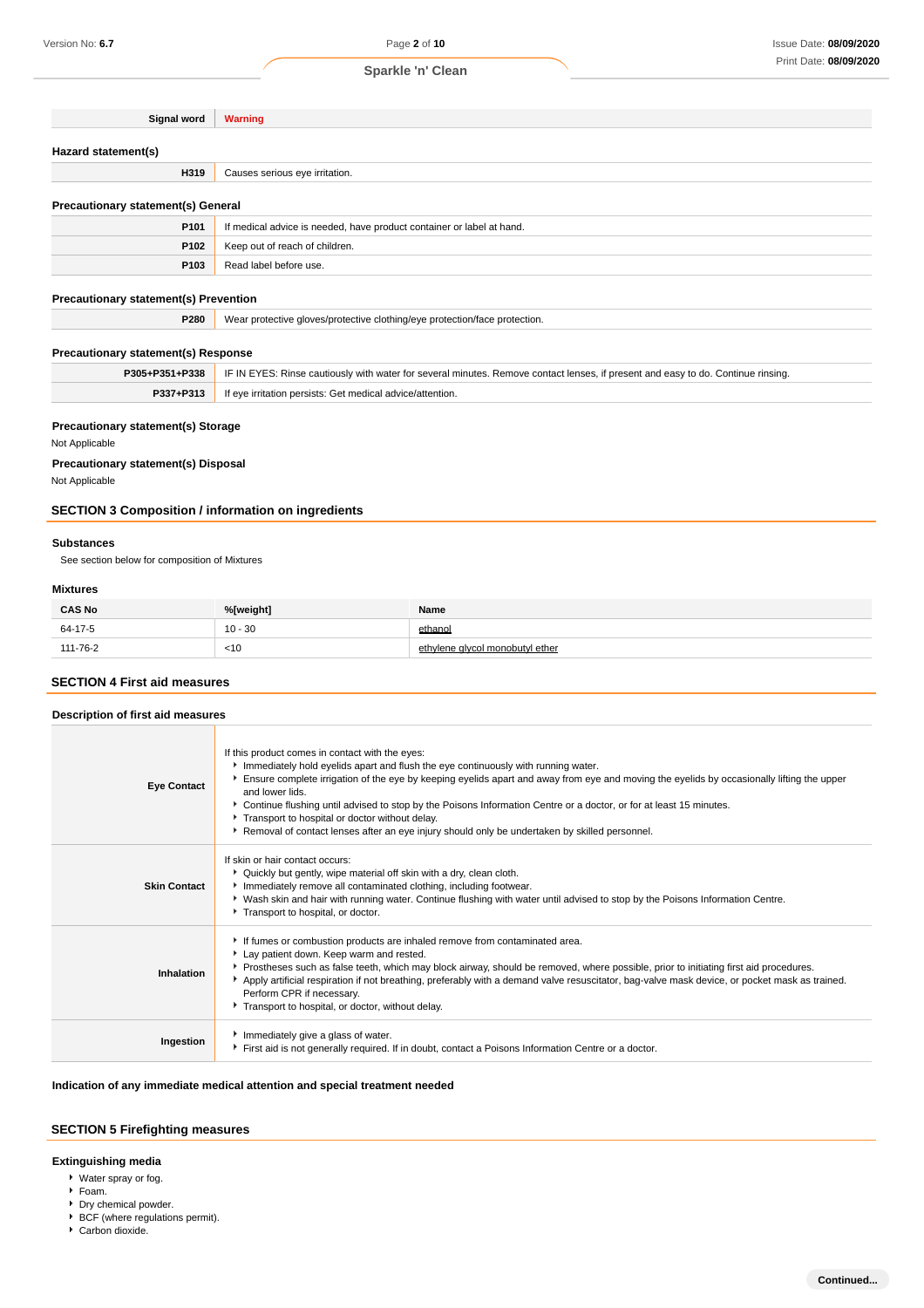Version No: **6.7** Page **3** of **10**

### **Special hazards arising from the substrate or mixture**

| <b>Fire Incompatibility</b>    | Avoid contamination with oxidising agents i.e. nitrates, oxidising acids, chlorine bleaches, pool chlorine etc. as ignition may result                                                                                                                                                                                                                                                                                                                                                                                                                                             |  |  |
|--------------------------------|------------------------------------------------------------------------------------------------------------------------------------------------------------------------------------------------------------------------------------------------------------------------------------------------------------------------------------------------------------------------------------------------------------------------------------------------------------------------------------------------------------------------------------------------------------------------------------|--|--|
| <b>Advice for firefighters</b> |                                                                                                                                                                                                                                                                                                                                                                                                                                                                                                                                                                                    |  |  |
| <b>Fire Fighting</b>           | Alert Fire Brigade and tell them location and nature of hazard.<br>▶ Wear full body protective clothing with breathing apparatus.<br>Prevent, by any means available, spillage from entering drains or water course.<br>Use water delivered as a fine spray to control fire and cool adjacent area.<br>Avoid spraying water onto liquid pools.<br>DO NOT approach containers suspected to be hot.<br>Cool fire exposed containers with water spray from a protected location.<br>If safe to do so, remove containers from path of fire.                                            |  |  |
| <b>Fire/Explosion Hazard</b>   | <b>WARNING:</b> In use may form flammable/ explosive vapour-air mixtures.<br>Combustible.<br>Slight fire hazard when exposed to heat or flame.<br>Heating may cause expansion or decomposition leading to violent rupture of containers.<br>• On combustion, may emit toxic fumes of carbon monoxide (CO).<br>May emit acrid smoke.<br>Mists containing combustible materials may be explosive.<br>Combustion products include:<br>carbon dioxide (CO2)<br>other pyrolysis products typical of burning organic material.<br>May emit poisonous fumes.<br>May emit corrosive fumes. |  |  |
| <b>HAZCHEM</b>                 | Not Applicable                                                                                                                                                                                                                                                                                                                                                                                                                                                                                                                                                                     |  |  |

### **SECTION 6 Accidental release measures**

**Personal precautions, protective equipment and emergency procedures** See section 8

### **Environmental precautions**

See section 12

### **Methods and material for containment and cleaning up**

| <b>Minor Spills</b> | Remove all ignition sources.<br>Clean up all spills immediately.<br>Avoid breathing vapours and contact with skin and eyes.<br>Control personal contact with the substance, by using protective equipment.<br>Contain and absorb spill with sand, earth, inert material or vermiculite.<br>▶ Wipe up.<br>Place in a suitable, labelled container for waste disposal.                                                                                                                                                                                                                                                                                                                                                                                                          |
|---------------------|-------------------------------------------------------------------------------------------------------------------------------------------------------------------------------------------------------------------------------------------------------------------------------------------------------------------------------------------------------------------------------------------------------------------------------------------------------------------------------------------------------------------------------------------------------------------------------------------------------------------------------------------------------------------------------------------------------------------------------------------------------------------------------|
| <b>Major Spills</b> | Moderate hazard.<br>Clear area of personnel and move upwind.<br>Alert Fire Brigade and tell them location and nature of hazard.<br>▶ Wear breathing apparatus plus protective gloves.<br>▶ Prevent, by any means available, spillage from entering drains or water course.<br>No smoking, naked lights or ignition sources.<br>Increase ventilation.<br>Stop leak if safe to do so.<br>Contain spill with sand, earth or vermiculite.<br>• Collect recoverable product into labelled containers for recycling.<br>Absorb remaining product with sand, earth or vermiculite.<br>• Collect solid residues and seal in labelled drums for disposal.<br>▶ Wash area and prevent runoff into drains.<br>If contamination of drains or waterways occurs, advise emergency services. |

Personal Protective Equipment advice is contained in Section 8 of the SDS.

### **SECTION 7 Handling and storage**

| Precautions for safe handling |                                                                                                                                                                                                                                                                                                                                                                                                                                                                                                                                                                                                                                                                                                                                                                |  |
|-------------------------------|----------------------------------------------------------------------------------------------------------------------------------------------------------------------------------------------------------------------------------------------------------------------------------------------------------------------------------------------------------------------------------------------------------------------------------------------------------------------------------------------------------------------------------------------------------------------------------------------------------------------------------------------------------------------------------------------------------------------------------------------------------------|--|
| Safe handling                 | Avoid all personal contact, including inhalation.<br>▶ Wear protective clothing when risk of exposure occurs.<br>Use in a well-ventilated area.<br>Prevent concentration in hollows and sumps.<br>DO NOT enter confined spaces until atmosphere has been checked.<br>Avoid smoking, naked lights or ignition sources.<br>Avoid contact with incompatible materials.<br>When handling, DO NOT eat, drink or smoke.<br>▶ Keep containers securely sealed when not in use.<br>Avoid physical damage to containers.<br>Always wash hands with soap and water after handling.<br>V Work clothes should be laundered separately.<br>Use good occupational work practice.<br>▶ Observe manufacturer's storage and handling recommendations contained within this SDS. |  |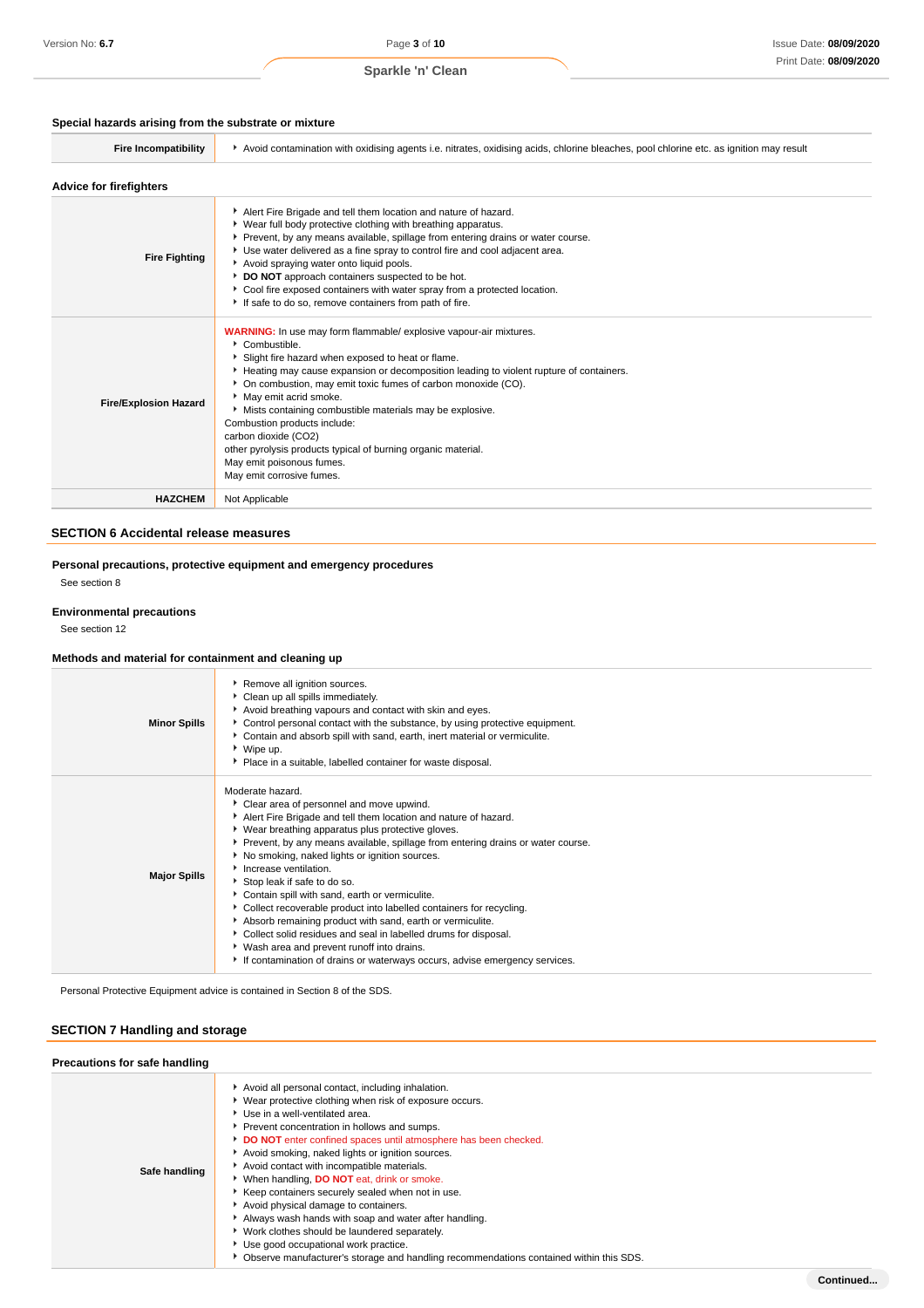|                   | Atmosphere should be regularly checked against established exposure standards to ensure safe working conditions.<br>DO NOT allow clothing wet with material to stay in contact with skin                                                                                                                                                                                                                       |
|-------------------|----------------------------------------------------------------------------------------------------------------------------------------------------------------------------------------------------------------------------------------------------------------------------------------------------------------------------------------------------------------------------------------------------------------|
| Other information | Store in original containers.<br>Keep containers securely sealed.<br>No smoking, naked lights or ignition sources.<br>Store in a cool, dry, well-ventilated area.<br>Store away from incompatible materials and foodstuff containers.<br>Protect containers against physical damage and check regularly for leaks.<br>▶ Observe manufacturer's storage and handling recommendations contained within this SDS. |

### **Conditions for safe storage, including any incompatibilities**

| Suitable container      | Packaging as recommended by manufacturer (HDPE).<br>• Check all containers are clearly labelled and free from leaks.                                                                                                                                                                                                                                                        |
|-------------------------|-----------------------------------------------------------------------------------------------------------------------------------------------------------------------------------------------------------------------------------------------------------------------------------------------------------------------------------------------------------------------------|
| Storage incompatibility | Ethylene glycol monobutyl ether (2-butoxyethanol) and its acetate:<br>• May form unstable peroxides in storage<br>is incompatible with oxidisers, permanganates, peroxides, ammonium persulfate, bromine dioxide, nitrates, strong acids, sulfuric acid, nitric<br>acid, perchloric acid<br>Avoid oxidising agents, acids, acid chlorides, acid anhydrides, chloroformates. |

### **SECTION 8 Exposure controls / personal protection**

#### **Control parameters**

#### I **Occupational Exposure Limits (OEL)**

### **INGREDIENT DATA**

| Source                       | Ingredient                      | <b>Material name</b> | TWA                   | <b>STEL</b>        | Peak          | <b>Notes</b>  |
|------------------------------|---------------------------------|----------------------|-----------------------|--------------------|---------------|---------------|
| Australia Exposure Standards | ethanol                         | Ethyl alcohol        | 1000 ppm / 1880 mg/m3 | Not Available      | Not Available | Not Available |
| Australia Exposure Standards | ethylene glycol monobutyl ether | 2-Butoxvethanol      | 20 ppm / 96.9 mg/m3   | 242 mg/m3 / 50 ppm | Not Available | Not Available |

| Ingredient                      | <b>Material name</b>                 | TEEL-1        |                     | TEEL-2        | TEEL-3     |
|---------------------------------|--------------------------------------|---------------|---------------------|---------------|------------|
| ethanol                         | Ethanol: (Ethyl alcohol)             | Not Available |                     | Not Available | 15000* ppm |
| ethylene glycol monobutyl ether | Butoxyethanol, 2-; (Glycol ether EB) | 60 ppm        |                     | $120$ ppm     | 700 ppm    |
|                                 |                                      |               |                     |               |            |
| Ingredient                      | <b>Original IDLH</b>                 |               | <b>Revised IDLH</b> |               |            |
| ethanol                         | 3,300 ppm                            |               | Not Available       |               |            |
| ethylene glycol monobutyl ether | 700 ppm                              |               | Not Available       |               |            |

**MATERIAL DATA**

For ethanol:

I

Odour Threshold Value: 49-716 ppm (detection), 101 ppm (recognition)

Eye and respiratory tract irritation do not appear to occur at exposure levels of less than 5000 ppm and the TLV-TWA is thought to provide an adequate margin of safety against such effects. Experiments in man show that inhalation of 1000 ppm caused slight symptoms of poisoning and 5000 ppm caused strong stupor and morbid sleepiness. Subjects exposed to 5000 ppm to 10000 ppm experienced smarting of the eyes and nose and coughing. Symptoms disappeared within minutes. Inhalation also causes local irritating effects to the eyes and upper respiratory tract, headaches, sensation of heat intraocular tension, stupor, fatigue and a need to sleep. At 15000 ppm there was continuous lachrymation and coughing.

For ethylene glycol monobutyl ether (2-butoxyethanol)

Odour Threshold Value: 0.10 ppm (detection), 0.35 ppm (recognition)

Although rats appear to be more susceptible than other animals anaemia is not uncommon amongst humans following exposure. The TLV reflects the need to maintain exposures below levels found to cause blood changes in experimental animals. It is concluded that this limit will reduce the significant risk of irritation, haematologic effects and other systemic effects observed in humans and animals exposed to higher vapour concentrations. The toxic effects typical of some other glycol ethers (pancytopenia, testis atrophy and teratogenic effects) are not found with this substance.

Odour Safety Factor (OSF)

OSF=2E2 (2-BUTOXYETHANOL)

#### **Exposure controls**

| Appropriate engineering<br>controls | Engineering controls are used to remove a hazard or place a barrier between the worker and the hazard. Well-designed engineering controls can<br>be highly effective in protecting workers and will typically be independent of worker interactions to provide this high level of protection.<br>The basic types of engineering controls are:<br>Process controls which involve changing the way a job activity or process is done to reduce the risk.<br>Enclosure and/or isolation of emission source which keeps a selected hazard 'physically' away from the worker and ventilation that strategically<br>'adds' and 'removes' air in the work environment. Ventilation can remove or dilute an air contaminant if designed properly. The design of a<br>ventilation system must match the particular process and chemical or contaminant in use.<br>Employers may need to use multiple types of controls to prevent employee overexposure.<br>General exhaust is adequate under normal operating conditions. Local exhaust ventilation may be required in special circumstances. If risk of<br>overexposure exists, wear approved respirator. Supplied-air type respirator may be required in special circumstances. Correct fit is essential to<br>ensure adequate protection. Provide adequate ventilation in warehouses and enclosed storage areas. |
|-------------------------------------|-------------------------------------------------------------------------------------------------------------------------------------------------------------------------------------------------------------------------------------------------------------------------------------------------------------------------------------------------------------------------------------------------------------------------------------------------------------------------------------------------------------------------------------------------------------------------------------------------------------------------------------------------------------------------------------------------------------------------------------------------------------------------------------------------------------------------------------------------------------------------------------------------------------------------------------------------------------------------------------------------------------------------------------------------------------------------------------------------------------------------------------------------------------------------------------------------------------------------------------------------------------------------------------------------------------------------------------------------------------|
| <b>Personal protection</b>          |                                                                                                                                                                                                                                                                                                                                                                                                                                                                                                                                                                                                                                                                                                                                                                                                                                                                                                                                                                                                                                                                                                                                                                                                                                                                                                                                                             |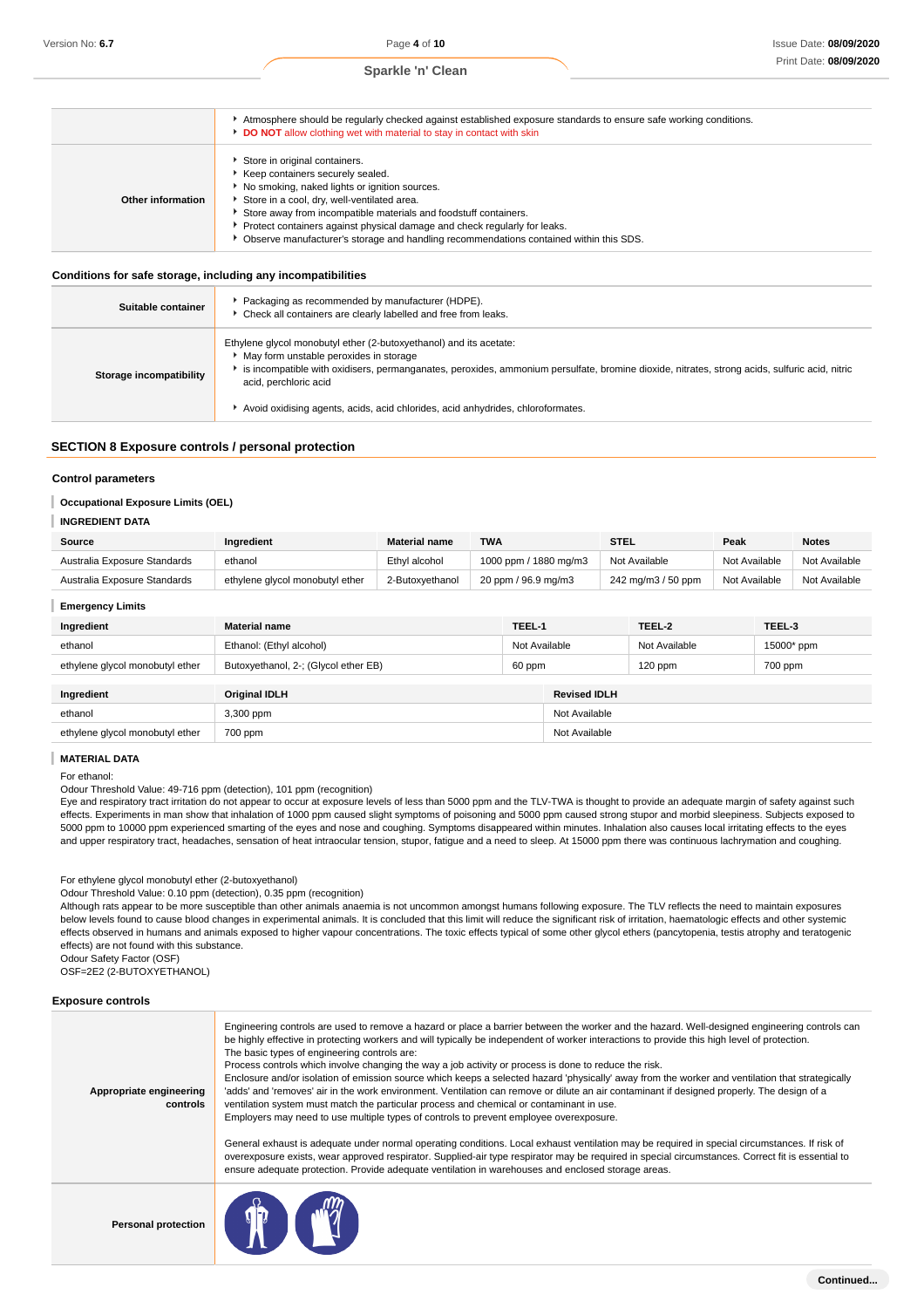| Eye and face protection      | Safety glasses with side shields.<br>Contact lenses may pose a special hazard; soft contact lenses may absorb and concentrate irritants. A written policy document, describing<br>the wearing of lenses or restrictions on use, should be created for each workplace or task. This should include a review of lens absorption<br>and adsorption for the class of chemicals in use and an account of injury experience. Medical and first-aid personnel should be trained in<br>their removal and suitable equipment should be readily available. In the event of chemical exposure, begin eye irrigation immediately and<br>remove contact lens as soon as practicable. Lens should be removed at the first signs of eye redness or irritation - lens should be removed in<br>a clean environment only after workers have washed hands thoroughly. [CDC NIOSH Current Intelligence Bulletin 59], [AS/NZS 1336 or<br>national equivalent]                                                                                                                                                                                                                                                                                                                                                                                                                                                                                                                                                                                                                                                                                                                                                                                                                                                                                                                                                                                                                                                                                                                                                                                                                                                                                                                                                                                                                                                                                                                                                                                                                                                                                                                                                                                                                                                                                                                                                                                                                                                                                                                                                                                                                                                                                                                                                                                                                                                                                                                                                                                                                                                                                                                                                               |
|------------------------------|--------------------------------------------------------------------------------------------------------------------------------------------------------------------------------------------------------------------------------------------------------------------------------------------------------------------------------------------------------------------------------------------------------------------------------------------------------------------------------------------------------------------------------------------------------------------------------------------------------------------------------------------------------------------------------------------------------------------------------------------------------------------------------------------------------------------------------------------------------------------------------------------------------------------------------------------------------------------------------------------------------------------------------------------------------------------------------------------------------------------------------------------------------------------------------------------------------------------------------------------------------------------------------------------------------------------------------------------------------------------------------------------------------------------------------------------------------------------------------------------------------------------------------------------------------------------------------------------------------------------------------------------------------------------------------------------------------------------------------------------------------------------------------------------------------------------------------------------------------------------------------------------------------------------------------------------------------------------------------------------------------------------------------------------------------------------------------------------------------------------------------------------------------------------------------------------------------------------------------------------------------------------------------------------------------------------------------------------------------------------------------------------------------------------------------------------------------------------------------------------------------------------------------------------------------------------------------------------------------------------------------------------------------------------------------------------------------------------------------------------------------------------------------------------------------------------------------------------------------------------------------------------------------------------------------------------------------------------------------------------------------------------------------------------------------------------------------------------------------------------------------------------------------------------------------------------------------------------------------------------------------------------------------------------------------------------------------------------------------------------------------------------------------------------------------------------------------------------------------------------------------------------------------------------------------------------------------------------------------------------------------------------------------------------------------------------------------|
| <b>Skin protection</b>       | See Hand protection below                                                                                                                                                                                                                                                                                                                                                                                                                                                                                                                                                                                                                                                                                                                                                                                                                                                                                                                                                                                                                                                                                                                                                                                                                                                                                                                                                                                                                                                                                                                                                                                                                                                                                                                                                                                                                                                                                                                                                                                                                                                                                                                                                                                                                                                                                                                                                                                                                                                                                                                                                                                                                                                                                                                                                                                                                                                                                                                                                                                                                                                                                                                                                                                                                                                                                                                                                                                                                                                                                                                                                                                                                                                                              |
| <b>Hands/feet protection</b> | ▶ Wear chemical protective gloves, e.g. PVC.<br>▶ Wear safety footwear or safety gumboots, e.g. Rubber<br>The selection of suitable gloves does not only depend on the material, but also on further marks of quality which vary from manufacturer to<br>manufacturer. Where the chemical is a preparation of several substances, the resistance of the glove material can not be calculated in advance<br>and has therefore to be checked prior to the application.<br>The exact break through time for substances has to be obtained from the manufacturer of the protective gloves and has to be observed when<br>making a final choice.<br>Personal hygiene is a key element of effective hand care. Gloves must only be worn on clean hands. After using gloves, hands should be<br>washed and dried thoroughly. Application of a non-perfumed moisturiser is recommended.<br>Suitability and durability of glove type is dependent on usage. Important factors in the selection of gloves include:<br>frequency and duration of contact,<br>chemical resistance of glove material,<br>$\cdot$<br>glove thickness and<br>$\cdot$<br>dexterity<br>Select gloves tested to a relevant standard (e.g. Europe EN 374, US F739, AS/NZS 2161.1 or national equivalent).<br>When prolonged or frequently repeated contact may occur, a glove with a protection class of 5 or higher (breakthrough time greater than<br>240 minutes according to EN 374, AS/NZS 2161.10.1 or national equivalent) is recommended.<br>When only brief contact is expected, a glove with a protection class of 3 or higher (breakthrough time greater than 60 minutes according to<br>EN 374, AS/NZS 2161.10.1 or national equivalent) is recommended.<br>Some glove polymer types are less affected by movement and this should be taken into account when considering gloves for long-term<br>use.<br>Contaminated gloves should be replaced.<br>As defined in ASTM F-739-96 in any application, gloves are rated as:<br>Excellent when breakthrough time > 480 min<br>Good when breakthrough time > 20 min<br>$\ddot{\phantom{0}}$<br>Fair when breakthrough time < 20 min<br>Poor when glove material degrades<br>For general applications, gloves with a thickness typically greater than 0.35 mm, are recommended.<br>It should be emphasised that glove thickness is not necessarily a good predictor of glove resistance to a specific chemical, as the permeation<br>efficiency of the glove will be dependent on the exact composition of the glove material. Therefore, glove selection should also be based on<br>consideration of the task requirements and knowledge of breakthrough times.<br>Glove thickness may also vary depending on the glove manufacturer, the glove type and the glove model. Therefore, the manufacturers'<br>technical data should always be taken into account to ensure selection of the most appropriate glove for the task.<br>Note: Depending on the activity being conducted, gloves of varying thickness may be required for specific tasks. For example:<br>Thinner gloves (down to 0.1 mm or less) may be required where a high degree of manual dexterity is needed. However, these gloves are<br>only likely to give short duration protection and would normally be just for single use applications, then disposed of.<br>Thicker gloves (up to 3 mm or more) may be required where there is a mechanical (as well as a chemical) risk i.e. where there is abrasion<br>or puncture potential<br>Gloves must only be worn on clean hands. After using gloves, hands should be washed and dried thoroughly. Application of a non-perfumed<br>moisturiser is recommended. |
| <b>Body protection</b>       | See Other protection below                                                                                                                                                                                                                                                                                                                                                                                                                                                                                                                                                                                                                                                                                                                                                                                                                                                                                                                                                                                                                                                                                                                                                                                                                                                                                                                                                                                                                                                                                                                                                                                                                                                                                                                                                                                                                                                                                                                                                                                                                                                                                                                                                                                                                                                                                                                                                                                                                                                                                                                                                                                                                                                                                                                                                                                                                                                                                                                                                                                                                                                                                                                                                                                                                                                                                                                                                                                                                                                                                                                                                                                                                                                                             |
| Other protection             | • Overalls.<br>P.V.C apron.<br>Barrier cream.<br>Skin cleansing cream.<br>▶ Eye wash unit.                                                                                                                                                                                                                                                                                                                                                                                                                                                                                                                                                                                                                                                                                                                                                                                                                                                                                                                                                                                                                                                                                                                                                                                                                                                                                                                                                                                                                                                                                                                                                                                                                                                                                                                                                                                                                                                                                                                                                                                                                                                                                                                                                                                                                                                                                                                                                                                                                                                                                                                                                                                                                                                                                                                                                                                                                                                                                                                                                                                                                                                                                                                                                                                                                                                                                                                                                                                                                                                                                                                                                                                                             |

# **SECTION 9 Physical and chemical properties**

### **Information on basic physical and chemical properties**

| Appearance                                      | Clear Blue Liquid |                                            |               |
|-------------------------------------------------|-------------------|--------------------------------------------|---------------|
|                                                 |                   |                                            |               |
| <b>Physical state</b>                           | Liquid            | Relative density (Water = $1$ )            | $0.94 - 0.98$ |
| Odour                                           | Alcoholic         | Partition coefficient n-octanol<br>/ water | Not Available |
| <b>Odour threshold</b>                          | Not Available     | Auto-ignition temperature (°C)             | Not Available |
| pH (as supplied)                                | $9.5 - 10.5$      | <b>Decomposition temperature</b>           | Not Available |
| Melting point / freezing point<br>(°C)          | Not Available     | Viscosity (cSt)                            | Not Available |
| Initial boiling point and boiling<br>range (°C) | Not Available     | Molecular weight (g/mol)                   | Not Available |
| Flash point (°C)                                | Not Available     | <b>Taste</b>                               | Not Available |
| <b>Evaporation rate</b>                         | Not Available     | <b>Explosive properties</b>                | Not Available |
| Flammability                                    | Non Flammable     | <b>Oxidising properties</b>                | Not Available |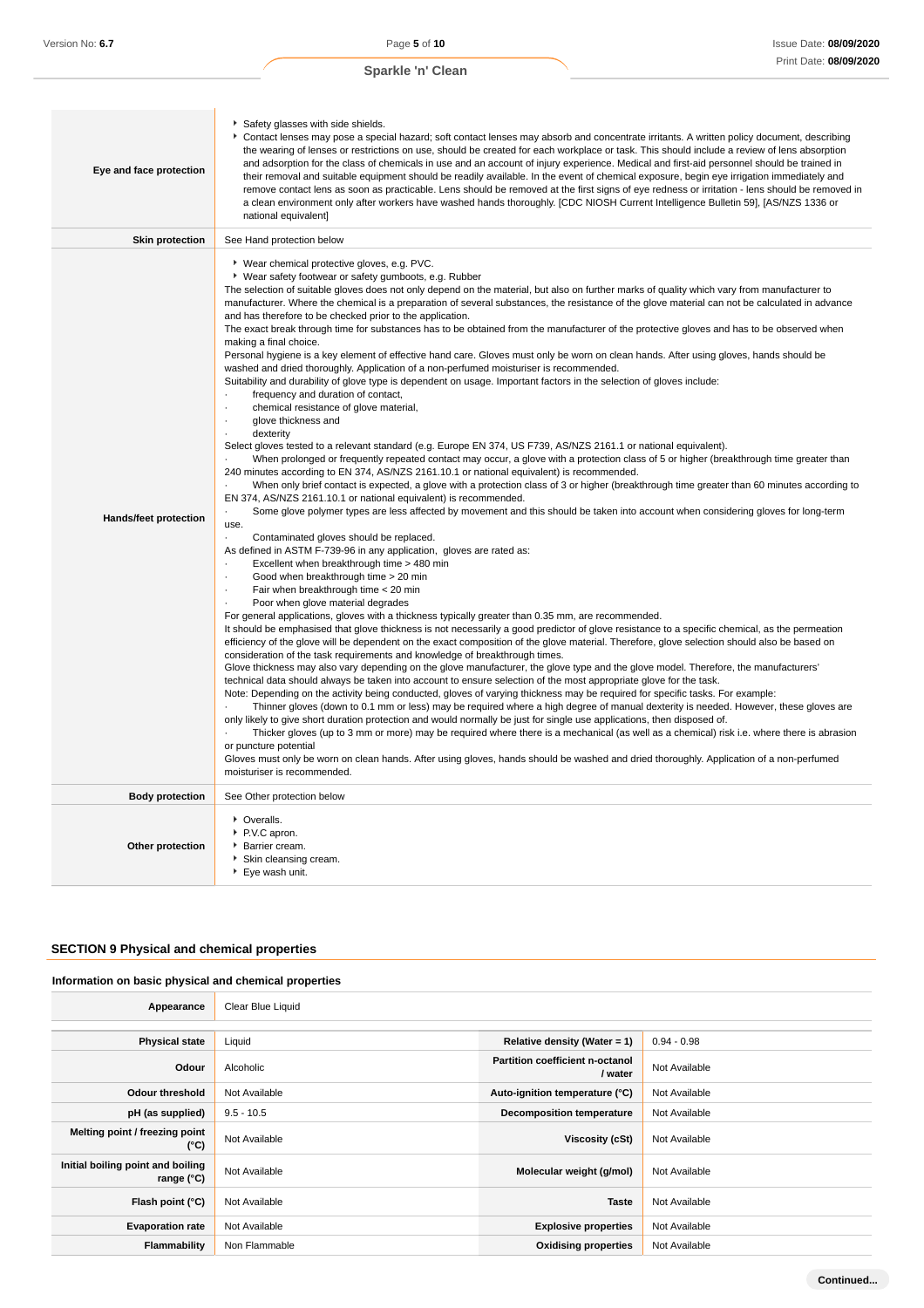### **Sparkle 'n' Clean**

| Upper Explosive Limit (%) | Not Available | Surface Tension (dyn/cm or<br>mN/m | Not Available |
|---------------------------|---------------|------------------------------------|---------------|
| Lower Explosive Limit (%) | Not Available | <b>Volatile Component (%vol)</b>   | Not Available |
| Vapour pressure (kPa)     | Not Available | Gas group                          | Not Available |
| Solubility in water       | Miscible      | pH as a solution (1%)              | Not Available |
| Vapour density (Air = 1)  | Not Available | VOC g/L                            | Not Available |

### **SECTION 10 Stability and reactivity**

| Reactivity                                  | See section 7                                                                                                                    |
|---------------------------------------------|----------------------------------------------------------------------------------------------------------------------------------|
| <b>Chemical stability</b>                   | Unstable in the presence of incompatible materials.<br>Product is considered stable.<br>Hazardous polymerisation will not occur. |
| Possibility of hazardous<br>reactions       | See section 7                                                                                                                    |
| <b>Conditions to avoid</b>                  | See section 7                                                                                                                    |
| Incompatible materials                      | See section 7                                                                                                                    |
| <b>Hazardous decomposition</b><br>products  | See section 5                                                                                                                    |
| <b>SECTION 11 Toxicological information</b> |                                                                                                                                  |

| Information on toxicological effects |  |  |  |  |
|--------------------------------------|--|--|--|--|
|--------------------------------------|--|--|--|--|

| Inhaled             | Inhalation of vapours or aerosols (mists, fumes), generated by the material during the course of normal handling, may produce toxic effects.<br>Evidence shows, or practical experience predicts, that the material produces irritation of the respiratory system, in a substantial number of<br>individuals, following inhalation. In contrast to most organs, the lung is able to respond to a chemical insult by first removing or neutralising the<br>irritant and then repairing the damage. The repair process, which initially evolved to protect mammalian lungs from foreign matter and antigens,<br>may however, produce further lung damage resulting in the impairment of gas exchange, the primary function of the lungs. Respiratory tract<br>irritation often results in an inflammatory response involving the recruitment and activation of many cell types, mainly derived from the vascular<br>system.<br>The most common signs of inhalation overexposure to ethanol, in animals, include ataxia, incoordination and drowsiness for those surviving<br>narcosis. The narcotic dose for rats, after 2 hours of exposure, is 19260 ppm.<br>Ethylene glycol monobutyl ether (2-butoxyethanol) and its metabolite butoxyacetic acid are haemolytic agents, causing red blood cell destruction.<br>On the basis of industrial experience and volunteer short-term exposure humans are shown to be less susceptible than experimental animals to<br>exposure. In 8-hour exposures at concentrations of 200 or 100 ppm no objective effects were seen other than raised urinary excretion of the<br>metabolite butoxyacetic acid. No increased osmotic fragility of the red blood cell is observed. Subjectively these concentrations were<br>uncomfortable with mild eye, nose and throat irritation occurring. No clinical signs of adverse effects nor subjective complaints were produced<br>when male volunteers were exposed for 2 hours to 20 ppm during light physical exercise. Other studies have established that the most sensitive<br>indicators of toxic effect observed from many of the glycol ethers is an increase in erythrocyte osmotic fragility in rats. This appears to be related<br>to the development of haemoglobinuria at higher exposure levels. |                                                                                                                                                                                                                                                                                                                                                                                                                                                                |  |
|---------------------|--------------------------------------------------------------------------------------------------------------------------------------------------------------------------------------------------------------------------------------------------------------------------------------------------------------------------------------------------------------------------------------------------------------------------------------------------------------------------------------------------------------------------------------------------------------------------------------------------------------------------------------------------------------------------------------------------------------------------------------------------------------------------------------------------------------------------------------------------------------------------------------------------------------------------------------------------------------------------------------------------------------------------------------------------------------------------------------------------------------------------------------------------------------------------------------------------------------------------------------------------------------------------------------------------------------------------------------------------------------------------------------------------------------------------------------------------------------------------------------------------------------------------------------------------------------------------------------------------------------------------------------------------------------------------------------------------------------------------------------------------------------------------------------------------------------------------------------------------------------------------------------------------------------------------------------------------------------------------------------------------------------------------------------------------------------------------------------------------------------------------------------------------------------------------------------------------------------------------------------------------------------------------------------------|----------------------------------------------------------------------------------------------------------------------------------------------------------------------------------------------------------------------------------------------------------------------------------------------------------------------------------------------------------------------------------------------------------------------------------------------------------------|--|
|                     | The material is not thought to produce adverse health effects following ingestion (as classified by EC Directives using animal models).<br>Nevertheless, adverse systemic effects have been produced following exposure of animals by at least one other route and good hygiene practice<br>requires that exposure be kept to a minimum.<br>Ingestion of ethanol may produce nausea, vomiting, gastrointestinal bleeding, abdominal pain and diarrhoea. Systemic effects:                                                                                                                                                                                                                                                                                                                                                                                                                                                                                                                                                                                                                                                                                                                                                                                                                                                                                                                                                                                                                                                                                                                                                                                                                                                                                                                                                                                                                                                                                                                                                                                                                                                                                                                                                                                                                  |                                                                                                                                                                                                                                                                                                                                                                                                                                                                |  |
|                     | <b>Blood</b><br>concentration:                                                                                                                                                                                                                                                                                                                                                                                                                                                                                                                                                                                                                                                                                                                                                                                                                                                                                                                                                                                                                                                                                                                                                                                                                                                                                                                                                                                                                                                                                                                                                                                                                                                                                                                                                                                                                                                                                                                                                                                                                                                                                                                                                                                                                                                             | Effects:                                                                                                                                                                                                                                                                                                                                                                                                                                                       |  |
|                     | $< 1.5$ g/l                                                                                                                                                                                                                                                                                                                                                                                                                                                                                                                                                                                                                                                                                                                                                                                                                                                                                                                                                                                                                                                                                                                                                                                                                                                                                                                                                                                                                                                                                                                                                                                                                                                                                                                                                                                                                                                                                                                                                                                                                                                                                                                                                                                                                                                                                | Mild: Impaired visual acuity, coordination and reaction time, emotional lability                                                                                                                                                                                                                                                                                                                                                                               |  |
| Ingestion           | $1.5 - 3.0$ g/l                                                                                                                                                                                                                                                                                                                                                                                                                                                                                                                                                                                                                                                                                                                                                                                                                                                                                                                                                                                                                                                                                                                                                                                                                                                                                                                                                                                                                                                                                                                                                                                                                                                                                                                                                                                                                                                                                                                                                                                                                                                                                                                                                                                                                                                                            | Moderate: Slurred speech, confusion, ataxia, emotional lability, perceptual and sensation disturbances possible blackout<br>spells, and incoordination with impaired objective performance in standardised tests.<br>Possible diplopia, flushing, tachycardia, sweating and incontinence.<br>Bradypnoea may occur early and tachypnoea may develop in cases of metabollic acidosis, hypoglycaemia and<br>hypokalaemia.<br>CNS depression may progress to coma. |  |
|                     | $3-5$ g/l                                                                                                                                                                                                                                                                                                                                                                                                                                                                                                                                                                                                                                                                                                                                                                                                                                                                                                                                                                                                                                                                                                                                                                                                                                                                                                                                                                                                                                                                                                                                                                                                                                                                                                                                                                                                                                                                                                                                                                                                                                                                                                                                                                                                                                                                                  | Severe: Cold clammy skin, hypothermia and hypotension.<br>Atrial fibrillation and atrioventricular block have been reported.<br>Respiratory depression may occur, respiratory failure may follow serious intoxication, aspiration of vomitus may result in<br>pneumonitis and pulmonary oedema.<br>Convulsions due to severe hypoglycaemia may also occur                                                                                                      |  |
|                     | Acute hepatitis may develop.<br>Severe acute exposure to ethylene glycol monobutyl ether, by ingestion, may cause kidney damage, haemoglobinuria, (blood in urine) and is<br>potentially fatal.                                                                                                                                                                                                                                                                                                                                                                                                                                                                                                                                                                                                                                                                                                                                                                                                                                                                                                                                                                                                                                                                                                                                                                                                                                                                                                                                                                                                                                                                                                                                                                                                                                                                                                                                                                                                                                                                                                                                                                                                                                                                                            |                                                                                                                                                                                                                                                                                                                                                                                                                                                                |  |
|                     | Skin contact with the material may produce toxic effects; systemic effects may result following absorption.                                                                                                                                                                                                                                                                                                                                                                                                                                                                                                                                                                                                                                                                                                                                                                                                                                                                                                                                                                                                                                                                                                                                                                                                                                                                                                                                                                                                                                                                                                                                                                                                                                                                                                                                                                                                                                                                                                                                                                                                                                                                                                                                                                                |                                                                                                                                                                                                                                                                                                                                                                                                                                                                |  |
| <b>Skin Contact</b> | Evidence exists, or practical experience predicts, that the material either produces inflammation of the skin in a substantial number of individuals<br>following direct contact, and/or produces significant inflammation when applied to the healthy intact skin of animals, for up to four hours, such<br>inflammation being present twenty-four hours or more after the end of the exposure period. Skin irritation may also be present after prolonged or<br>repeated exposure; this may result in a form of contact dermatitis (nonallergic). The dermatitis is often characterised by skin redness (erythema)<br>and swelling (oedema) which may progress to blistering (vesiculation), scaling and thickening of the epidermis. At the microscopic level there<br>may be intercellular oedema of the spongy layer of the skin (spongiosis) and intracellular oedema of the epidermis.<br>The material may accentuate any pre-existing dermatitis condition                                                                                                                                                                                                                                                                                                                                                                                                                                                                                                                                                                                                                                                                                                                                                                                                                                                                                                                                                                                                                                                                                                                                                                                                                                                                                                                         |                                                                                                                                                                                                                                                                                                                                                                                                                                                                |  |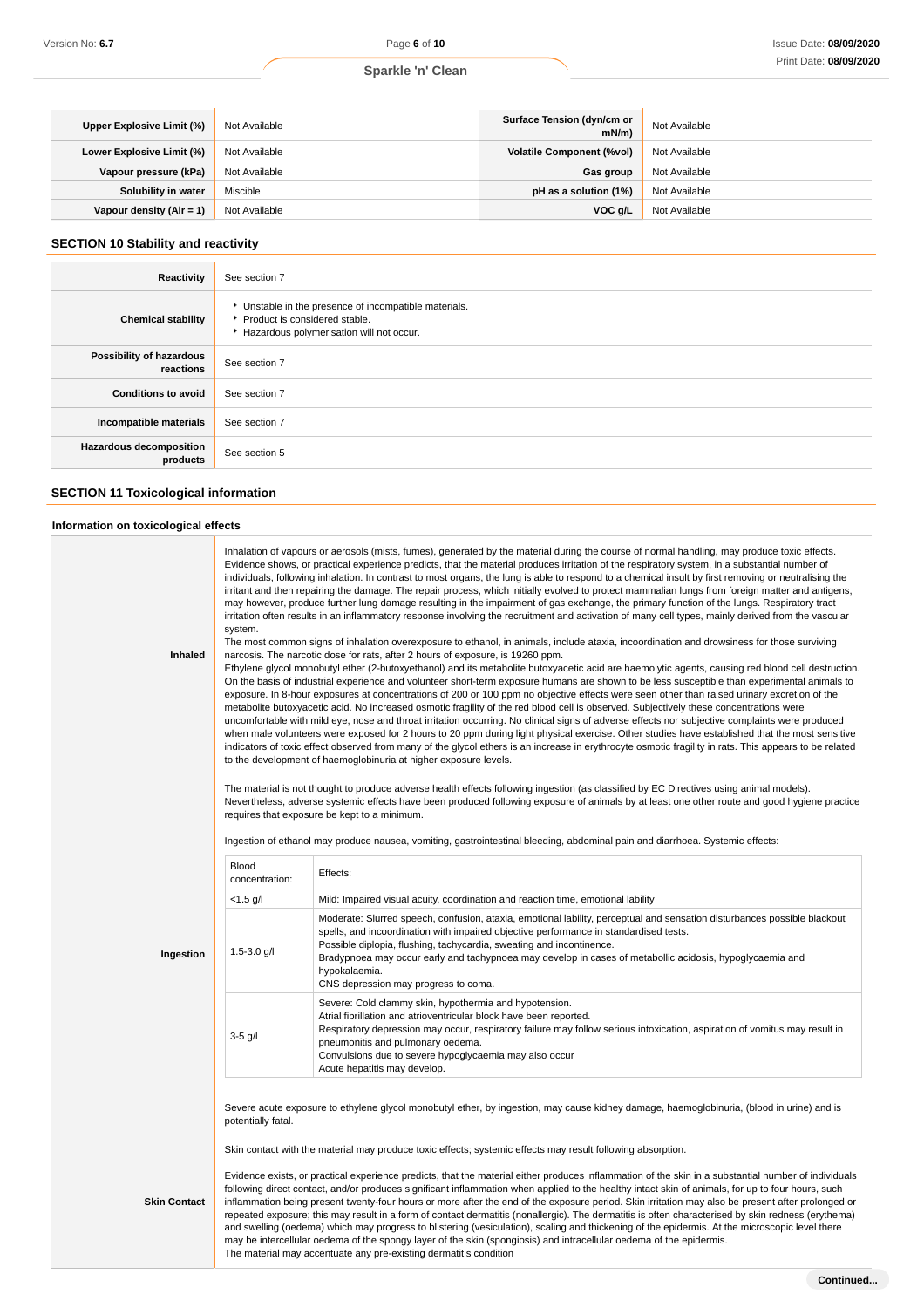|         | PIIIII Dale. <b>Voivel2</b><br>Sparkle 'n' Clean                                                                                                                                                                                                                                                                                                                                                                                                                                                                                                                                                                                                                                                                                                                                                                                                                                                                                                                                                                                                                                                                                                                                                                                                                                                                                                                                                                                                                                                                                                                                                                                                                                                                                                                                                                                                                                                                                                                                                                                                                                                                                                                                                                                                                                                                                                                                                                                                                                                                                  |
|---------|-----------------------------------------------------------------------------------------------------------------------------------------------------------------------------------------------------------------------------------------------------------------------------------------------------------------------------------------------------------------------------------------------------------------------------------------------------------------------------------------------------------------------------------------------------------------------------------------------------------------------------------------------------------------------------------------------------------------------------------------------------------------------------------------------------------------------------------------------------------------------------------------------------------------------------------------------------------------------------------------------------------------------------------------------------------------------------------------------------------------------------------------------------------------------------------------------------------------------------------------------------------------------------------------------------------------------------------------------------------------------------------------------------------------------------------------------------------------------------------------------------------------------------------------------------------------------------------------------------------------------------------------------------------------------------------------------------------------------------------------------------------------------------------------------------------------------------------------------------------------------------------------------------------------------------------------------------------------------------------------------------------------------------------------------------------------------------------------------------------------------------------------------------------------------------------------------------------------------------------------------------------------------------------------------------------------------------------------------------------------------------------------------------------------------------------------------------------------------------------------------------------------------------------|
|         |                                                                                                                                                                                                                                                                                                                                                                                                                                                                                                                                                                                                                                                                                                                                                                                                                                                                                                                                                                                                                                                                                                                                                                                                                                                                                                                                                                                                                                                                                                                                                                                                                                                                                                                                                                                                                                                                                                                                                                                                                                                                                                                                                                                                                                                                                                                                                                                                                                                                                                                                   |
|         | Open cuts, abraded or irritated skin should not be exposed to this material<br>Entry into the blood-stream through, for example, cuts, abrasions, puncture wounds or lesions, may produce systemic injury with harmful effects.<br>Examine the skin prior to the use of the material and ensure that any external damage is suitably protected.<br>Ethylene glycol monobutyl ether (2-butoxyethanol) penetrates the skin easily and toxic effects via this route may be more likely than by inhalation.<br>Percutaneous uptake rate in the guinea pig was estimated to be 0.25 umole/min/cm2.                                                                                                                                                                                                                                                                                                                                                                                                                                                                                                                                                                                                                                                                                                                                                                                                                                                                                                                                                                                                                                                                                                                                                                                                                                                                                                                                                                                                                                                                                                                                                                                                                                                                                                                                                                                                                                                                                                                                     |
| Eye     | Evidence exists, or practical experience predicts, that the material may cause eye irritation in a substantial number of individuals and/or may<br>produce significant ocular lesions which are present twenty-four hours or more after instillation into the eye(s) of experimental animals.<br>Repeated or prolonged eye contact may cause inflammation characterised by temporary redness (similar to windburn) of the conjunctiva<br>(conjunctivitis); temporary impairment of vision and/or other transient eye damage/ulceration may occur.<br>Direct contact of the eye with ethanol may cause immediate stinging and burning with reflex closure of the lid and tearing, transient injury of the<br>corneal epithelium and hyperaemia of the conjunctiva. Foreign-body type discomfort may persist for up to 2 days but healing is usually<br>spontaneous and complete.<br>When instilled in rabbit eyes ethylene glycol monobutyl ether produced pain, conjunctival irritation, and transient corneal injury.                                                                                                                                                                                                                                                                                                                                                                                                                                                                                                                                                                                                                                                                                                                                                                                                                                                                                                                                                                                                                                                                                                                                                                                                                                                                                                                                                                                                                                                                                                            |
| Chronic | Long-term exposure to respiratory irritants may result in disease of the airways involving difficult breathing and related systemic problems.<br>There is sufficient evidence to provide a strong presumption that human exposure to the material may result in the development of heritable<br>genetic damage, generally on the basis of<br>- appropriate animal studies,<br>- other relevant information<br>Toxic: danger of serious damage to health by prolonged exposure through inhalation, in contact with skin and if swallowed.<br>Serious damage (clear functional disturbance or morphological change which may have toxicological significance) is likely to be caused by<br>repeated or prolonged exposure. As a rule the material produces, or contains a substance which produces severe lesions. Such damage may<br>become apparent following direct application in subchronic (90 day) toxicity studies or following sub-acute (28 day) or chronic (two-year) toxicity<br>tests.<br>There is sufficient evidence to establish a causal relationship between human exposure to the material and impaired fertility<br>Limited evidence suggests that repeated or long-term occupational exposure may produce cumulative health effects involving organs or<br>biochemical systems.<br>Long-term exposure to ethanol may result in progressive liver damage with fibrosis or may exacerbate liver injury caused by other agents.<br>Repeated ingestion of ethanol by pregnant women may adversely affect the central nervous system of the developing foetus, producing effects<br>collectively described as foetal alcohol syndrome. These include mental and physical retardation, learning disturbances, motor and language<br>deficiency, behavioural disorders and reduced head size.<br>Consumption of ethanol (in alcoholic beverages) may be linked to the development of Type I hypersensitivities in a small number of individuals.<br>Symptoms, which may appear immediately after consumption, include conjunctivitis, angioedema, dyspnoea, and urticarial rashes. The causative<br>agent may be acetic acid, a metabolite (1).<br>(1) Boehncke W.H., & H.Gall, Clinical & Experimental Allergy, 26, 1089-1091, 1996<br>On the basis, primarily, of animal experiments, concern has been expressed that the material may produce carcinogenic or mutagenic effects; in<br>respect of the available information, however, there presently exists inadequate data for making a satisfactory assessment. |

|                                    | <b>TOXICITY</b>                                    | <b>IRRITATION</b>                                    |  |
|------------------------------------|----------------------------------------------------|------------------------------------------------------|--|
| Sparkle 'n' Clean                  | Not Available                                      | Not Available                                        |  |
|                                    |                                                    |                                                      |  |
|                                    | <b>TOXICITY</b>                                    | <b>IRRITATION</b>                                    |  |
|                                    | 1.40 mg/kg[2]                                      | Eye (rabbit): 500 mg SEVERE                          |  |
|                                    | 1400 mg/kg[2]                                      | Eye (rabbit):100mg/24hr-moderate                     |  |
|                                    | 4070 mg/kg[2]                                      | Eye: adverse effect observed (irritating)[1]         |  |
|                                    | 4070 mg/kg[2]                                      | Skin (rabbit):20 mg/24hr-moderate                    |  |
|                                    | 5100 mg/kg <sup>[2]</sup>                          | Skin (rabbit):400 mg (open)-mild                     |  |
|                                    | 6030 mg/kg[2]                                      | Skin: no adverse effect observed (not irritating)[1] |  |
|                                    | 6030 mg/kg[2]                                      |                                                      |  |
| ethanol                            | 6080 mg/kg[2]                                      |                                                      |  |
|                                    | 6080 mg/kg[2]                                      |                                                      |  |
|                                    | 9200 mg/kg[2]                                      |                                                      |  |
|                                    | 9710 mg/kg[2]                                      |                                                      |  |
|                                    | Inhalation (rat) LC50: 0 mg/l/10h <sup>[2]</sup>   |                                                      |  |
|                                    | Inhalation (rat) LC50: 124.7 mg/l/4H[2]            |                                                      |  |
|                                    | Inhalation (rat) LC50: 63926.976 mg/l/4h[2]        |                                                      |  |
|                                    | $mq/kg^{[2]}$                                      |                                                      |  |
|                                    | Oral (rat) LD50: =1501 mg/kg <sup>[2]</sup>        |                                                      |  |
|                                    | Oral (rat) LD50: 7060 mg/kg <sup>[2]</sup>         |                                                      |  |
|                                    |                                                    |                                                      |  |
| ethylene glycol monobutyl<br>ether | <b>TOXICITY</b>                                    | <b>IRRITATION</b>                                    |  |
|                                    | 90-1800 mg/kg <sup>[2]</sup>                       | Eye (rabbit): 100 mg SEVERE                          |  |
|                                    | Inhalation (rat) LC50: 2.21 mg/l**[2]              | Eye (rabbit): 100 mg/24h-moderate                    |  |
|                                    | Inhalation (rat) LC50: 449.48655 mg/l/4H[2]        | Eye: adverse effect observed (irritating)[1]         |  |
|                                    | Oral (guinea pig) LD50: =1200 mg/kg <sup>[2]</sup> | Skin (rabbit): 500 mg, open; mild                    |  |
|                                    | Oral (mouse) LD50: =1000-1600 mg/kg <sup>[2]</sup> | Skin: adverse effect observed (irritating)[1]        |  |
|                                    | Oral (mouse) LD50: =1230 mg/kg[2]                  | Skin: no adverse effect observed (not irritating)[1] |  |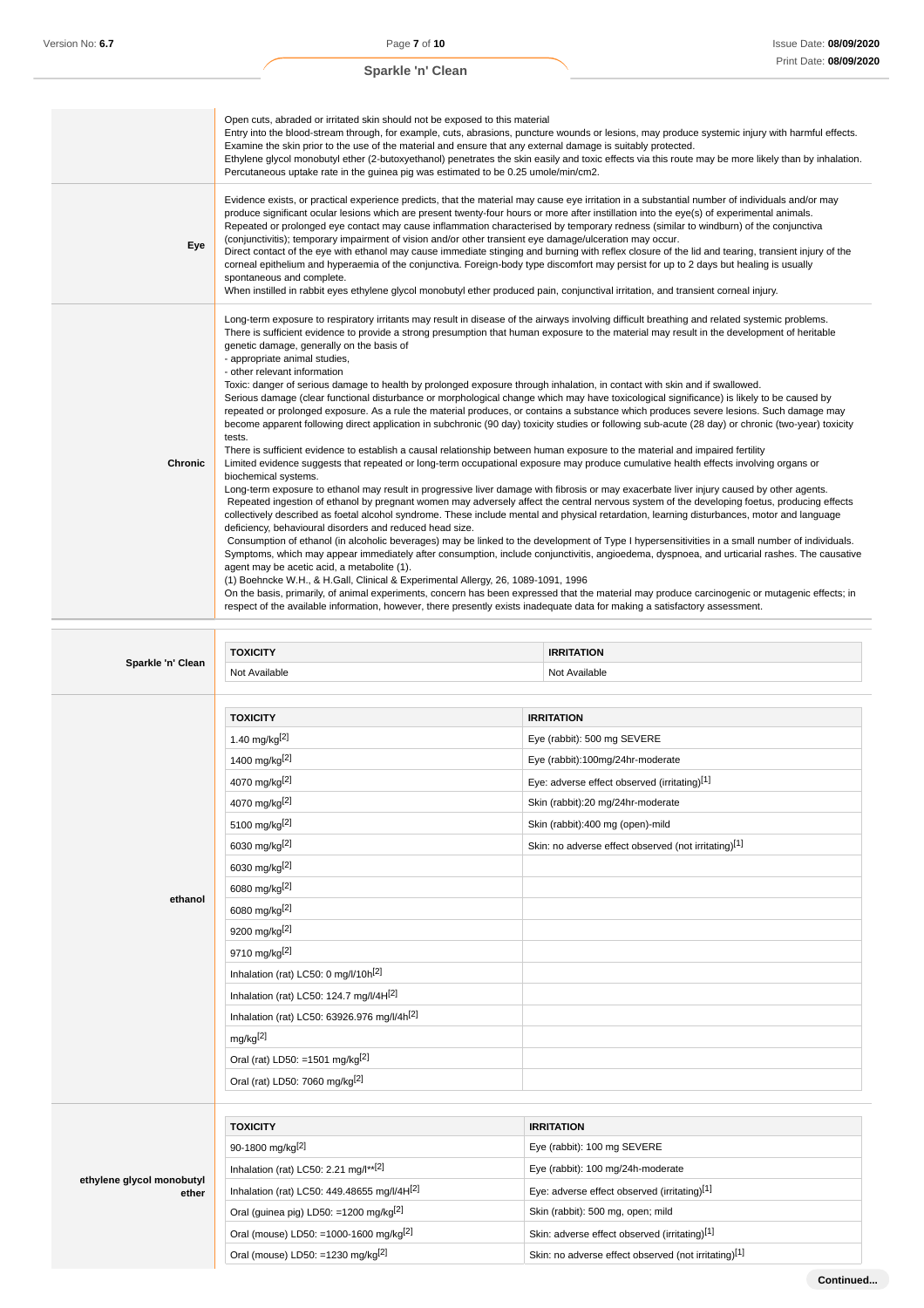#### **Sparkle 'n' Clean**

|         | Oral (mouse) LD50: =1700 mg/kg $[2]$                                                                                                                                                                                            |
|---------|---------------------------------------------------------------------------------------------------------------------------------------------------------------------------------------------------------------------------------|
|         | Oral (rabbit) LD50: =320 mg/kg $[2]$                                                                                                                                                                                            |
|         | Oral (rat) LD50: =1190-2800 mg/kg <sup>[2]</sup>                                                                                                                                                                                |
|         | Oral (rat) LD50: =1480 mg/kg[2]                                                                                                                                                                                                 |
|         | Oral (rat) LD50: =470 mg/kg <sup>[2]</sup>                                                                                                                                                                                      |
|         | Oral (rat) LD50: 250 mg/kg <sup>[2]</sup>                                                                                                                                                                                       |
|         |                                                                                                                                                                                                                                 |
| Legend: | 1. Value obtained from Europe ECHA Registered Substances - Acute toxicity 2.* Value obtained from manufacturer's SDS. Unless otherwise<br>specified data extracted from RTECS - Register of Toxic Effect of chemical Substances |

| <b>Acute Toxicity</b>                                                                                         | $\boldsymbol{\mathsf{x}}$ | Carcinogenicity                 | × |
|---------------------------------------------------------------------------------------------------------------|---------------------------|---------------------------------|---|
| <b>Skin Irritation/Corrosion</b>                                                                              | ×                         | Reproductivity                  | × |
| <b>Serious Eye Damage/Irritation</b>                                                                          | $\checkmark$              | <b>STOT - Single Exposure</b>   | × |
| <b>Respiratory or Skin</b><br>sensitisation                                                                   | ×                         | <b>STOT - Repeated Exposure</b> | × |
| <b>Mutagenicity</b>                                                                                           | ×                         | <b>Aspiration Hazard</b>        | x |
| $\blacktriangleright$ - Data either not available or does not fill the criteria for classification<br>Legend: |                           |                                 |   |

 $\blacktriangleright$  – Data available to make classification

#### **SECTION 12 Ecological information**

# **Toxicity Sparkle 'n' Clean Endpoint Test Duration (hr) Species Value Source** Not Available Not Available Not Available Not Available Not Available **ethanol Endpoint Test Duration (hr) Species Value Source**  $\sim$  2006  $\sim$  Fish 11-mg/L 2  $EC50$   $48$   $|Crustacea$   $\rightarrow$ 10-mg/L  $2$ EC50 96 96 Algae or other aquatic plants ca.22-mg/L 2 NOEC 168 Algae or other aquatic plants 1-296mg/L 2 **ethylene glycol monobutyl ether Endpoint Test Duration (hr) Species Value Source**  $\left\lfloor \frac{1}{2} \right\rfloor$  LC50  $\left\lfloor \frac{96}{2} \right\rfloor$  96  $\left\lfloor \frac{1}{2} \right\rfloor$  . Fish  $\left\lfloor \frac{1}{2} \right\rfloor$  2.250mg/L  $\left\lfloor \frac{25}{2} \right\rfloor$ EC50 48 Crustacea compared to the Crustacea compared to the state of  $\ge$ 1-mg/L 2 EC50 96 Algae or other aquatic plants >1-mg/L 2 NOEC 24 Crustacea >1-mg/L 2 **Legend:** Extracted from 1. IUCLID Toxicity Data 2. Europe ECHA Registered Substances - Ecotoxicological Information - Aquatic Toxicity 3. EPIWIN Suite V3.12 (QSAR) - Aquatic Toxicity Data (Estimated) 4. US EPA, Ecotox database - Aquatic Toxicity Data 5. ECETOC Aquatic Hazard Assessment

Harmful to aquatic organisms.

When ethanol is released into the soil it readily and quickly biodegrades but may leach into ground water; most is lost by evaporation. When released into water the material readily evaporates and is biodegradable.

Data 6. NITE (Japan) - Bioconcentration Data 7. METI (Japan) - Bioconcentration Data 8. Vendor Data

Ethanol does not bioaccumulate to an appreciable extent.

The material is readily degraded by reaction with photochemically produced hydroxy radicals; release into air will result in photodegradation and wet deposition.

**Environmental Fate:**

TERRESTRIAL FATE: An estimated Koc value of 1 indicates that ethanol is expected to have very high mobility in soil. Volatilisation of ethanol from moist soil surfaces is expected to be an important fate process given a Henry's Law constant of 5X10-6 atm-m3/mole. The potential for volatilisation of ethanol from dry soil surfaces may exist based upon an extrapolated vapor pressure of 59.3 mmHg. Biodegradation is expected to be an important fate process for ethanol based on half-lives on the order of a few days for ethanol in sandy soil/groundwater microcosms.

AQUATIC FATE: An estimated Koc value of 1 indicates that ethanol is not expected to adsorb to suspended solids and sediment. Volatilisation from water surfaces is expected based upon a Henry's Law constant of 5X10-6 atm-m3/mole. Using this Henry's Law constant and an estimation method, volatilisation half-lives for a model river and model lake are 3 and 39 days, respectively.An estimated BCF= 3, from a log Kow of -0.31 suggests bioconcentration in aquatic organisms is low. Hydrolysis and photolysis in sunlit surface waters is not expected to be an important environmental fate process for ethanol since this compound lacks functional groups that hydrolyse or absorb light under environmentally relevant conditions. Ethanol was degraded with half-lives on the order of a few days in aquatic studies conducted using microcosms constructed with a low organic sandy soil and groundwater, indicating it is unlikely to be persistent in aquatic environments(8).

ATMOSPHERIC FATE: Ethanol, which has an extrapolated vapor pressure of 59.3 mm Hg at 25 deg C, is expected to exist solely as a vapor in the ambient atmosphere. Vapour-phase ethanol is degraded in the atmosphere by reaction with photochemically-produced hydroxyl radicals; the half-life for this reaction in air is estimated to be 5 days, calculated from its rate constant of 3.3X10-12 m3/molecule-sec at 25 deg C.

**Ecotoxicity:** log Kow: -0.31- -0.32 Half-life (hr) air: 144 Half-life (hr) H2O surface water: 144 Henry's atm m3 /mol: 6.29E-06 BOD 5 if unstated: 0.93-1.67,63% COD: 1.99-2.11,97%  $ThOD: 2.1$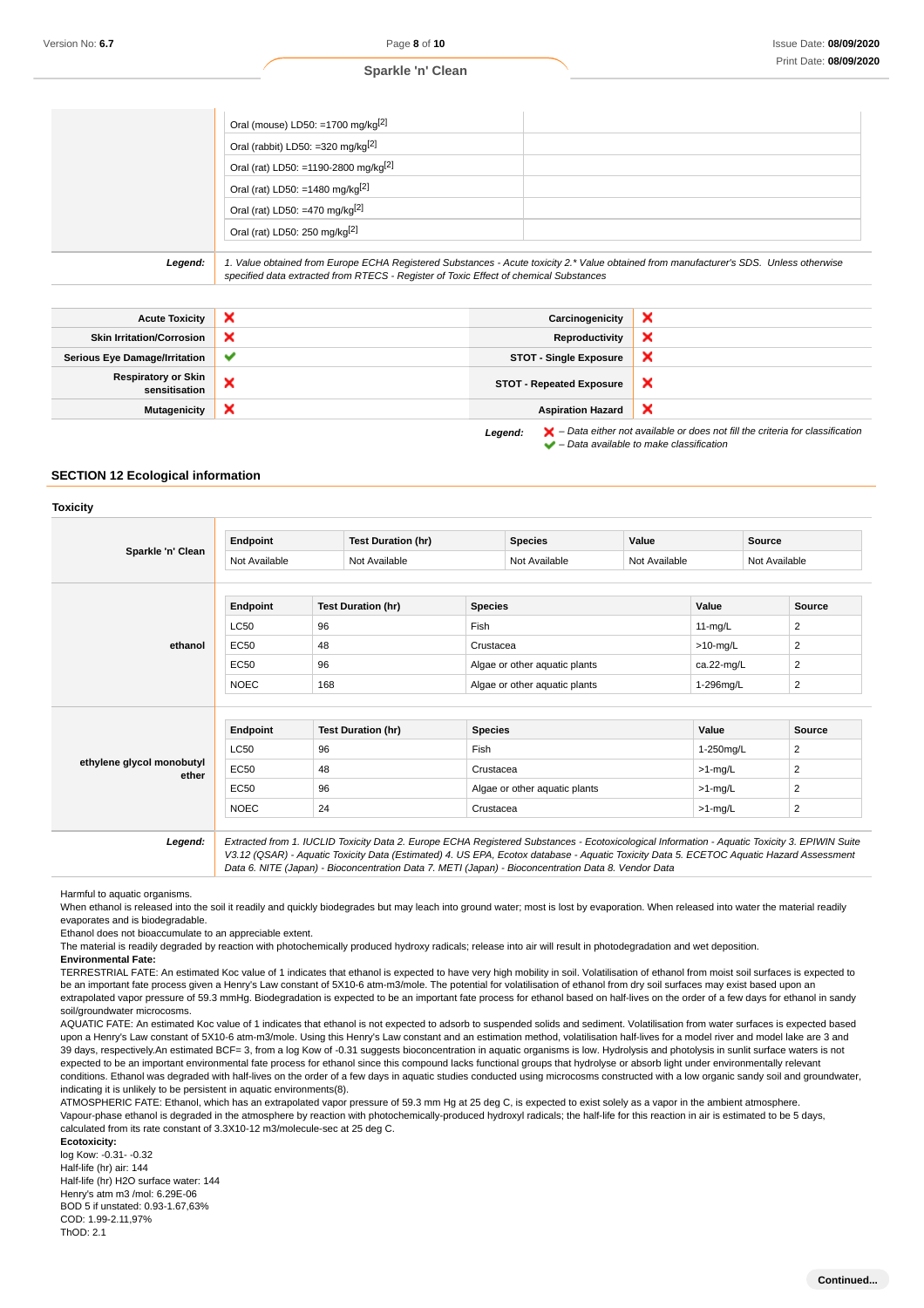For ethylene glycol monoalkyl ethers and their acetates:

Members of this category include ethylene glycol propyl ether (EGPE), ethylene glycol butyl ether (EGBE) and ethylene glycol hexyl ether (EGHE)

#### **Environmental fate:**

The ethers, like other simple glycol ethers possess no functional groups that are readily subject to hydrolysis in the presence of waters. The acetates possess an ester group that hydrolyses in neutral ambient water under abiotic conditions.

Level III fugacity modeling indicates that category members, when released to air and water, will partition predominately to water and, to a lesser extent, to air and soil. Estimates of soil and sediment partition coefficients (Kocs ranging from 1- 10) suggest that category members would exhibit high soil mobility. Estimated bioconcentration factors (log BCF) range from 0.463 to 0.732. Biodegradation studies indicate that all category members are readily biodegradable. The physical chemistry and environmental fate properties indicate that category members will not persist or bioconcentrate in the environment.

#### **Ecotoxicity:**

Glycol ether acetates do not hydrolyse rapidly into their corresponding glycol ethers in water under environmental conditions. The LC50 or EC50 values for EGHE are lower than those for EGPE and EGBE (which have shorter chain lengths and lower log Kow values). Overall, the LC50 values for the glycol ethers in aquatic species range from 94 to > 5000 mg/L. For EGHE, the 96-hour LC50 for Brachydanio rerio (zebra fish) is between 94 and mg/L, the 48-hour EC50 for Daphnia magna was 145 mg/L and the 72-hour EC50 values for biomass and growth rate of algae (Scenedesmus subspicatus) were 98 and 198 mg/L, respectively. LC50/EC50 values for EGPE and EGBE in aquatic species are 835 mg/l or greater. Aquatic toxicity data for EGBEA show a 96-hour LC50 of 28.3 mg/L for rainbow trout (Oncorhynchus mykiss), a 48-hour LC50 of 37-143 mg/L for Daphnia magna, a 72-hour EC50 of greater than 500 mg/L for biomass or growth rate of algae (Scenedesmus subspicatus and Pseudokirchneriella subcapitata, respectively), and a 7-day EC10 of 30.4 mg/L and a NOEC of 16.4 mg/L for reproduction in Ceriodaphnia dubia.

**DO NOT** discharge into sewer or waterways.

#### **Persistence and degradability**

| Ingredient                      | Persistence: Water/Soil       | Persistence: Air              |
|---------------------------------|-------------------------------|-------------------------------|
| ethanol                         | LOW (Half-life $= 2.17$ days) | LOW (Half-life $= 5.08$ days) |
| ethylene glycol monobutyl ether | LOW (Half-life = 56 days)     | LOW (Half-life $= 1.37$ days) |

#### **Bioaccumulative potential**

| Ingredient                      | <b>Bioaccumulation</b>  |
|---------------------------------|-------------------------|
| ethanol                         | LOW (LogKOW = $-0.31$ ) |
| ethylene glycol monobutyl ether | LOW (BCF = $2.51$ )     |

### **Mobility in soil**

| Ingredient                      | <b>Mobility</b>  |
|---------------------------------|------------------|
| ethanol                         | $HIGH (KOC = 1)$ |
| ethylene glycol monobutyl ether | $HIGH (KOC = 1)$ |

#### **SECTION 13 Disposal considerations**

#### **Waste treatment methods**

| Product / Packaging disposal | Containers may still present a chemical hazard/ danger when empty.<br>Return to supplier for reuse/ recycling if possible.<br>Otherwise:<br>If container can not be cleaned sufficiently well to ensure that residuals do not remain or if the container cannot be used to store the same<br>product, then puncture containers, to prevent re-use, and bury at an authorised landfill.<br>▶ Where possible retain label warnings and SDS and observe all notices pertaining to the product.<br>Legislation addressing waste disposal requirements may differ by country, state and/ or territory. Each user must refer to laws operating in their<br>area. In some areas, certain wastes must be tracked.<br>A Hierarchy of Controls seems to be common - the user should investigate:<br>Reduction<br>$\cdot$ Reuse<br>$\triangleright$ Recycling<br>Disposal (if all else fails)<br>This material may be recycled if unused, or if it has not been contaminated so as to make it unsuitable for its intended use. If it has been<br>contaminated, it may be possible to reclaim the product by filtration, distillation or some other means. Shelf life considerations should also be<br>applied in making decisions of this type. Note that properties of a material may change in use, and recycling or reuse may not always be<br>appropriate.<br>DO NOT allow wash water from cleaning or process equipment to enter drains.<br>It may be necessary to collect all wash water for treatment before disposal.<br>In all cases disposal to sewer may be subject to local laws and regulations and these should be considered first.<br>• Where in doubt contact the responsible authority.<br>▶ Recycle wherever possible or consult manufacturer for recycling options.<br>▶ Recycle containers if possible, or dispose of in an authorised landfill. |  |  |  |
|------------------------------|------------------------------------------------------------------------------------------------------------------------------------------------------------------------------------------------------------------------------------------------------------------------------------------------------------------------------------------------------------------------------------------------------------------------------------------------------------------------------------------------------------------------------------------------------------------------------------------------------------------------------------------------------------------------------------------------------------------------------------------------------------------------------------------------------------------------------------------------------------------------------------------------------------------------------------------------------------------------------------------------------------------------------------------------------------------------------------------------------------------------------------------------------------------------------------------------------------------------------------------------------------------------------------------------------------------------------------------------------------------------------------------------------------------------------------------------------------------------------------------------------------------------------------------------------------------------------------------------------------------------------------------------------------------------------------------------------------------------------------------------------------------------------------------------------------------------------------------------------------|--|--|--|

#### **SECTION 14 Transport information**

# **Labels Required Marine Pollutant** NO **HAZCHEM** Not Applicable

**Land transport (ADG): NOT REGULATED FOR TRANSPORT OF DANGEROUS GOODS**

**Air transport (ICAO-IATA / DGR): NOT REGULATED FOR TRANSPORT OF DANGEROUS GOODS**

**Sea transport (IMDG-Code / GGVSee): NOT REGULATED FOR TRANSPORT OF DANGEROUS GOODS**

#### **Transport in bulk according to Annex II of MARPOL and the IBC code**

Not Applicable